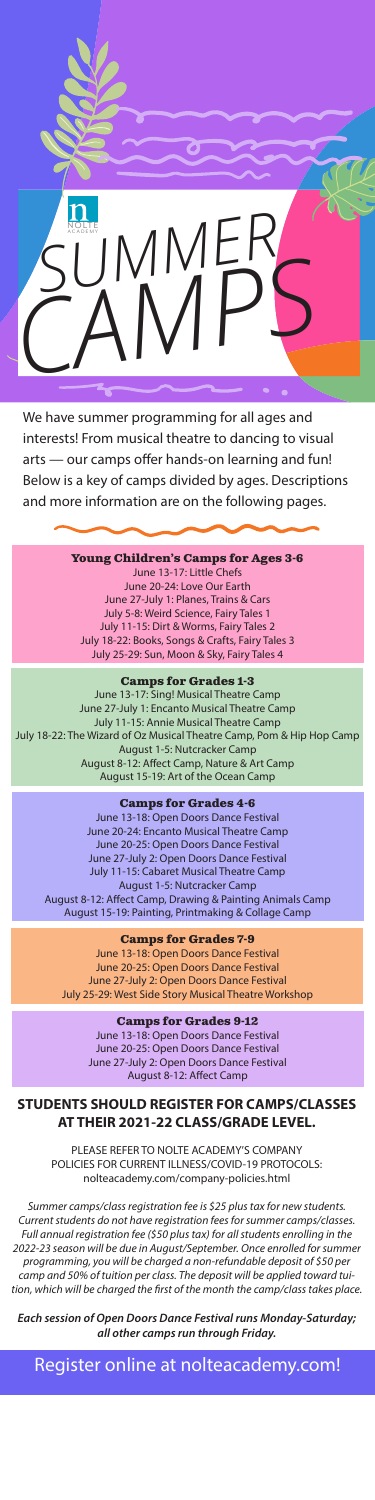

# **Young Children's Camp: Little Chefs**

*Ages 3-6 & toilet trained; 9:00 am-12:00 pm, \$180*  A hands on learning (and tasting) camp! Children will make a variety of foods this week, developing a sense of accomplishment while pleasing their tummies! Children will practice counting, measuring, and learn an essential life skill: cooking. When kids cook their own food they develop their taste buds to enjoy a wider variety of flavors and textures. Cooking with fresh ingredients promotes healthier eating and less processed foods. Craft time and snack are included.

### **Sing! Musical Theatre Camp**

*Grades 1-3; 9:00 am-1:00 pm, \$240* 

Sing! camp is inspired by Buster Moon's can-do attitude and will include singing and dancing each day as we work together to put on a show! Campers will bring a lunch and water bottle with them each day. We will share our performance in the studio Friday at 12:30 pm.

# **Open Doors Dance Festival Full Day, Week 1**

# *Monday, June 13-Saturday, June 18 Ages 11+; 9:00 am-4:00 pm, \$525*

Open Doors Dance Festival is for dancers that want to experience a professional, intimate dance workshop. Participants will learn from elite soloists from some of the best dance companies in the world, as well as some of the best choreographers in the field. Each day will consist of ballet and modern classes along with evening repertoire. This program is intended for the intermediate/advanced pre-professional dancer (ages 11+ with modern experience and extensive ballet experience required). Completion of Nolte level ballet 5 is recommended. Dancers will bring a lunch and water bottle with them each day.

## **Open Doors Dance Festival Part Day, Week 1** *Ages 9+; 9:00 am-2:00 pm, \$395*

Participants will learn from elite soloists from some of the best dance companies in the world, as well as some of the best choreographers in the field. Each day will consist of ballet and modern classes. This program is intended for the intermediate dancer (ages 9+ with ballet experience required). Completion of Nolte ballet level 3 is recommended. Dancers will bring a lunch and water bottle with them each day.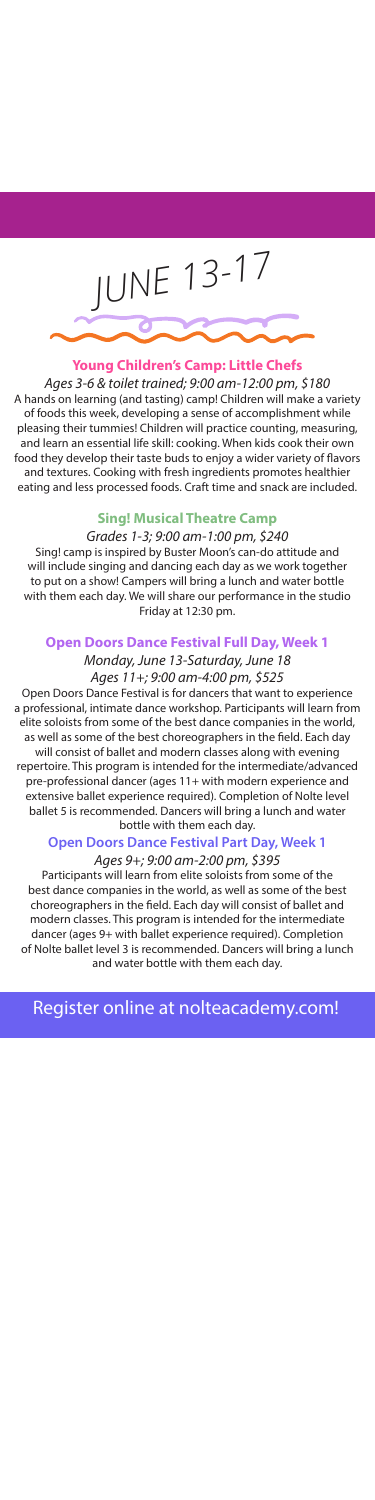

**Young Children's Camp: Love Our Earth**

*Ages 3-6 & toilet trained; 9:00 am-12:00 pm, \$180* During this camp, we'll be helping our youngest leaders to treat our world with care. We'll learn about how to lessen our impact on the environment in a fun and exploratory way. Craft time and snack are included.

# **Encanto Musical Theatre Camp**

# *Grades 4-6 (including graduating 6th); 9:00 am-1:00 pm, \$240*

Find your inner magic at Encanto Camp! Join Kristen DeGrazia as we recreate scenes and learn songs from Disney's Encanto, focusing on the musical theatre skills of singing, acting and dancing. We'll explore our creativity with special writing and art projects. The week culminates in a filmed performance that will be shared with families. Campers will bring a lunch and water bottle with them each day.

#### **Open Doors Dance Festival Full Day, Week 2**

*Monday, June 27-Saturday, July 2 Ages 11+; 9:00 am-4:00 pm, \$525*  See description from Week 1.

**Open Doors Dance Festival Part Day, Week 2**

*Ages 9+; 9:00 am-2:00 pm, \$395* See description from Week 1.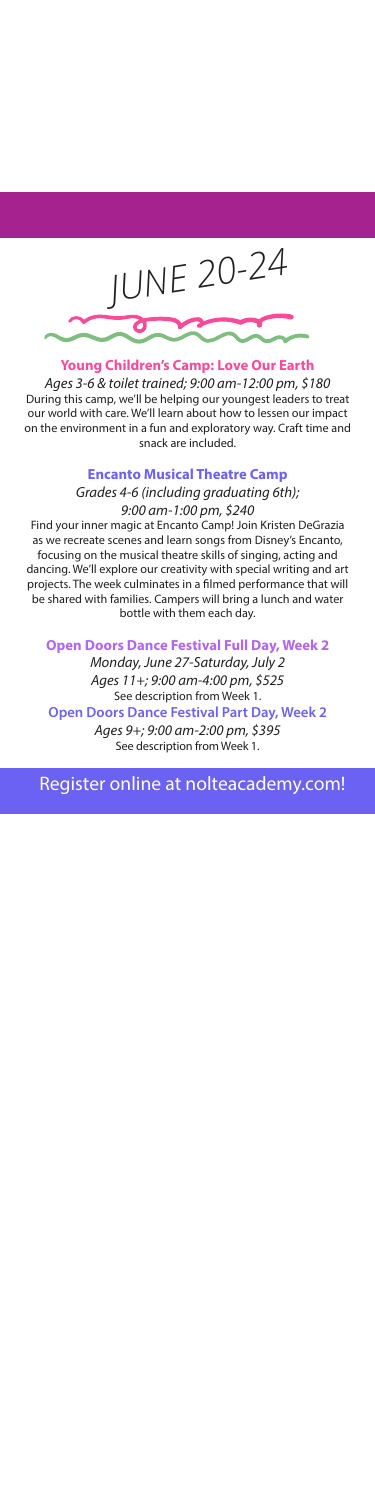

# **Young Children's Camp: Planes, Trains & Cars**

*Ages 3-6 & toilet trained; 9:00 am-12:00 pm, \$180*  Does your kiddo love all things that go "vroom?" Modes of transportation and how things go are the topics of this educational and active camp. Craft time and snack are included.

### **Encanto Musical Theatre Camp**

*Grades 1-3; 9:00 am-1:00 pm, \$240* Encanto camp will dive into the magical story of the Madrigal family, (including Bruno!), and their many special gifts. We will spend time singing, dancing and making crafts. We will share a performance in studio Friday at 12:30 pm. Campers will bring a lunch and water bottle with them each day.

**Open Doors Dance Festival Full Day, Week 3**

*Monday, June 27-Saturday, July 2 Ages 11+; 9:00 am-4:00 pm, \$525*  See description from Week 1.

**Open Doors Dance Festival Part Day, Week 3** *Ages 9+; 9:00 am-2:00 pm, \$395* See description from Week 1.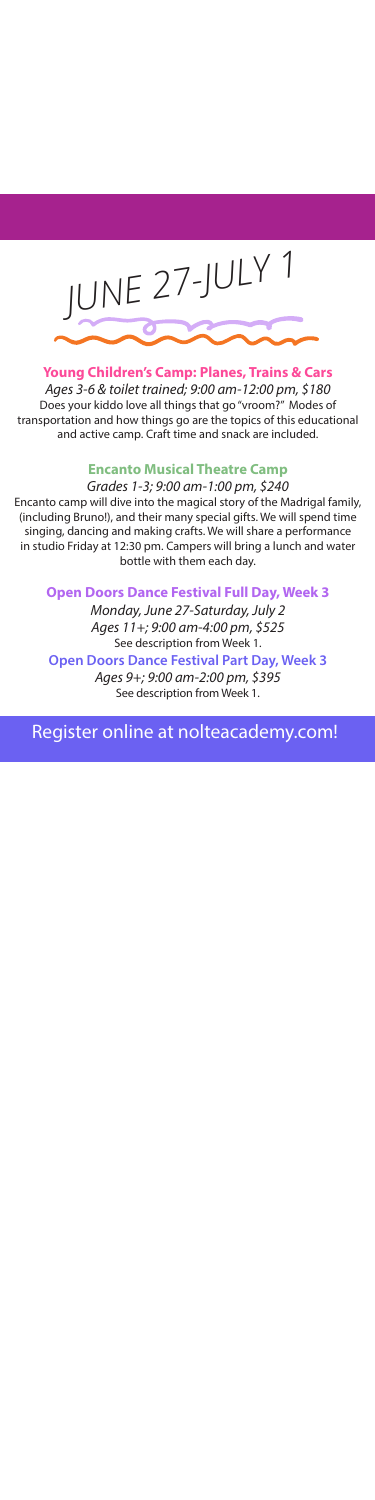

**Young Children's Camp: Weird Science** *Ages 3-6 & toilet trained; 9:00 am-12:00 pm, \$180* Does your child love to experiment? Join our science camp to learn more about how physical elements interact with one another! We'll conduct fun experiments each day. Craft time and snack are included.

### **Young Children's Movement Camp: Fairy Tales 1**

*Ages 3-6 & toilet trained; 9:00 am-12:00 pm, \$180*  This camp explores classic children's stories, music and costumes that little ones love. Each day includes dance time, craft time, snack and a short performance. Each fairy tale camp has unique programming.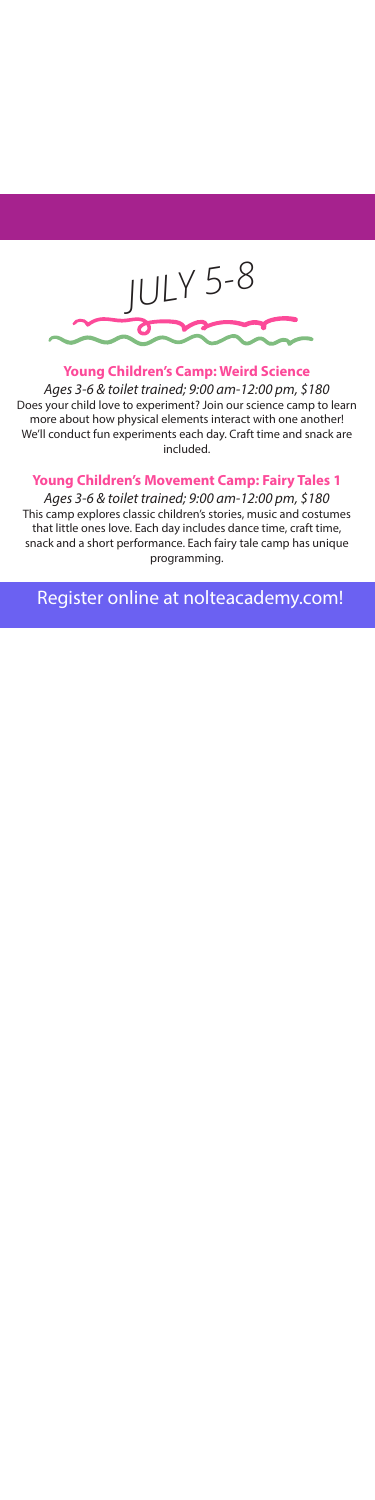

# **Young Children's Camp: Dirt & Worms**

*Ages 3-6 & toilet trained; 9:00 am-12:00 pm, \$180*  This camp is a hands-on learning and digging experience! Through exploration children will become scientists- discovering things found in dirt, playing with worms, and learning about the importance of earthworms in our ecosystem. Nature is the focus of this week, including painting with stems and eating "dirt!" Craft time and snack are included.

## **Young Children's Movement Camp: Fairy Tales 2**

*Ages 3-6 & toilet trained; 9:00 am-12:00 pm, \$180*  This camp explores classic children's stories, music and costumes that little ones love. Each day includes dance time, craft time, snack and a short performance. Each fairy tale camp has unique programming.

# **Annie Musical Theatre Camp**

#### *Grades 1-3; 9:00 am-1:00 pm, \$240*

Annie camp will have campers singing and dancing to beloved songs and working on acting scenes from the timeless show. We will share our performance in studio Friday at 12:30 pm. Campers will bring lunch and a water bottle with them each day.

# **Cabaret Musical Theatre Camp**

*Grades 4-6 (including graduating 6th); 1:00-3:00 pm, \$140* Come to the cabaret! Join Jaci Visser for a week of singing and dancing to your favorite musical theatre songs. We will explore timeless classics from Broadway, and campers will prepare a solo or small group song for a performance culminating at the end of the week at The James Theater.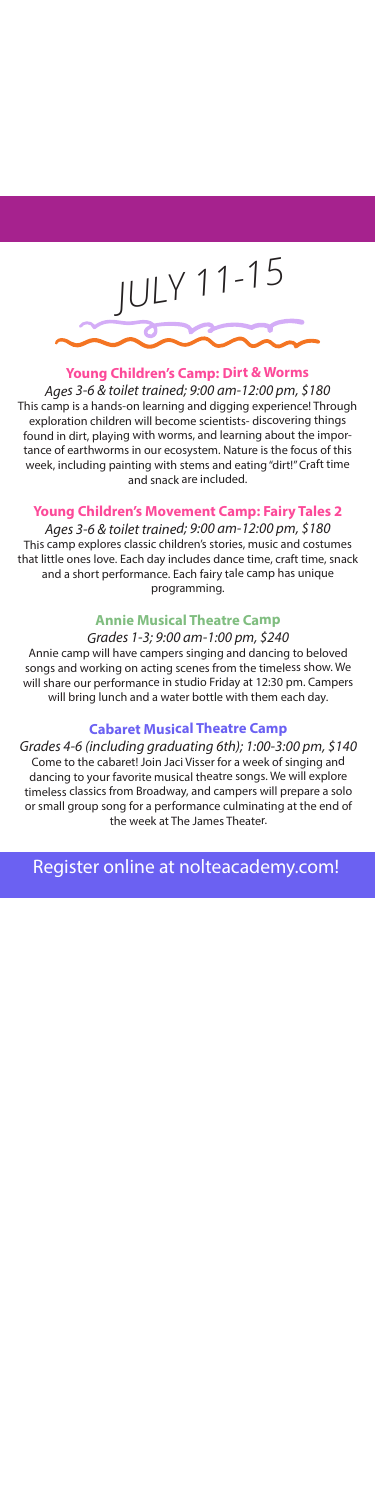

**Young Children's Camp: Books, Songs & Crafts** *Ages 3-6 & toilet trained; 9:00 am-12:00 pm, \$180*  This is a week full of stories, art and music celebrating the works of favorite children's books authors and illustrators. This is a perfect camp for kiddos who love to read, sing, play and craft! Snack is included.

## **Young Children's Movement Camp: Fairy Tales 3**

*Ages 3-6 & toilet trained; 9:00 am-12:00 pm, \$180*  This camp explores classic children's stories, music and costumes that little ones love. Each day includes dance time, craft time, snack and a short performance. Each fairy tale camp has unique programming.

# **The Wizard of Oz Musical Theatre Camp**

*Grades 1-3; 9:00 am-1:00 pm, \$240* "We're off to see the Wizard!" Join Kristen DeGrazia as we follow the yellow brick road, exploring the classic story of The Wizard of Oz. Campers will play drama games, learn songs and movement and create their own stories of courage, confidence and home. The week culminates in a filmed performance that will be shared with families. Campers will bring lunch and a water bottle with them each day.

# **Pom & Hip Hop Camp**

### *Ages 7-10; 9:00 am-1:00 pm, \$240*

Join Liberty High School dance team coach, Rylee Villhauer, for a fun-filled week of learning pom and hip hop! We'll make our own poms and hair bows, just like the dance team. Some surprise guests will stop by during the week, too! Campers will bring lunch and a water bottle with them each day.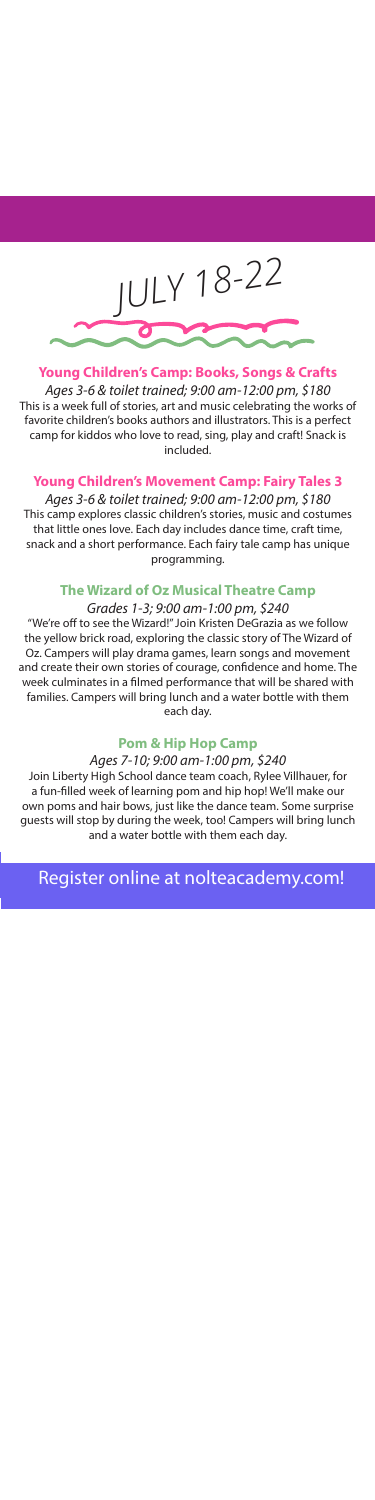

**Young Children's Camp: Sun, Moon & Sky** *Ages 3-6 & toilet trained; 9:00 am-12:00 pm, \$180*  Kiddos who enjoy the idea of outer space will love this adventure camp! We'll take a look at the world outside of our home planet, learning and playing along the way! Craft time and snack are included.

**Young Children's Movement Camp: Fairy Tales 4**

*Ages 3-6 & toilet trained; 9:00 am-12:00 pm, \$180*  This camp explores classic children's stories, music and costumes that little ones love. Each day includes dance time, craft time, snack and a short performance. Each fairy tale camp has unique programming.

#### **West Side Story Musical Theatre Workshop** *Grades 7-9; 9:00 am-1:00 pm, \$240*

West Side Story camp will focus on the Jets and the Sharks, singing the beautiful music of Bernstein, learning choreography and working on acting scenes. We will share our performance in studio Friday at 12:30 pm. Campers will bring lunch and a water bottle with them each day.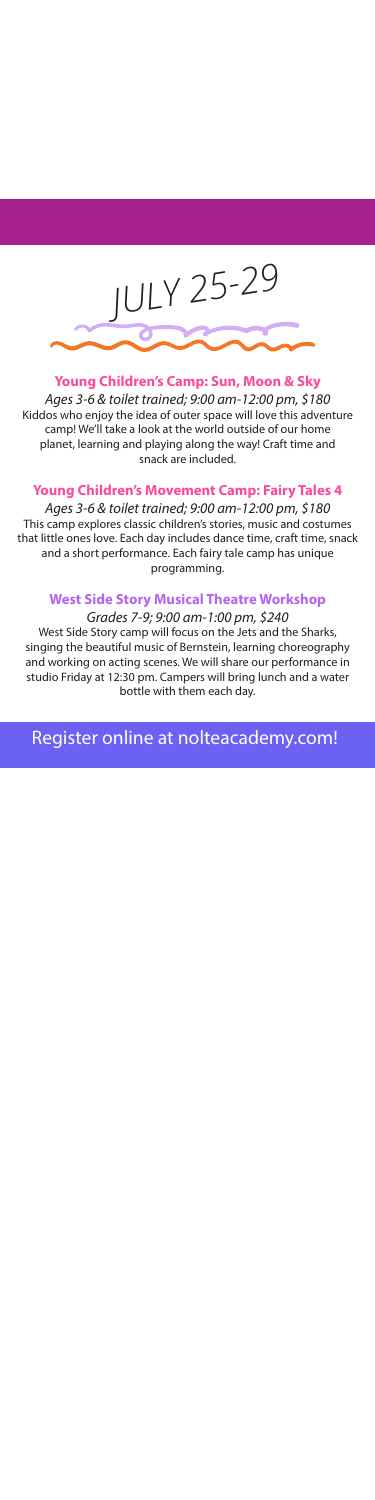

**Nutcracker Camp (two levels offered)** *Ages 6-8; 9:00 am-1:00 pm, \$240 Ages 9-11; 9:00 am-2:00 pm, \$300*

Join Loren Williams for an all-things Nutcracker camp for ballet enthusiasts. Students who wish to learn more about this classic ballet and are interested in being a part of Nolte's Nutcracker in the fall are encouraged to participate. Campers will bring lunch and a water bottle with them each day.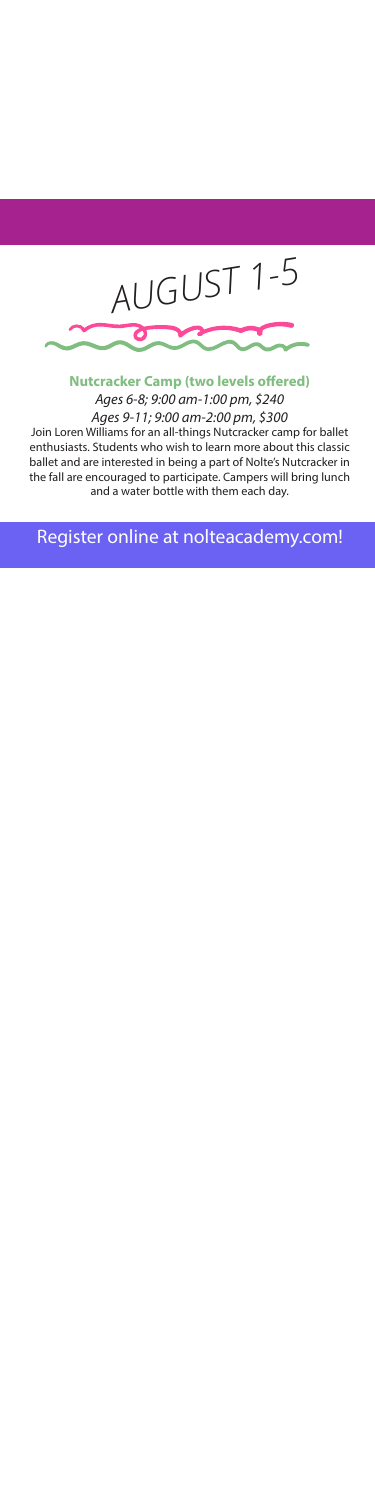

**Visual Art Camp: Nature & Art** *Ages 6-8, 10:00 am-12:00 pm, \$135* Let's use nature for both our inspiration and even our media as we explore all kinds of art processes.

# **Visual Art Camp: Drawing & Painting Animals**

*Ages-9-12, 1:00-4:00 pm. \$185* Let's travel the world learning to draw and paint animals in their native habitat. Each day we will focus on one animal and fully develop it into a completed drawing or painting.

## **Affect Camp (three levels offered)**

*Section A: Levels 1/2; 9:00 am-12:30 pm, \$210 Section B: Levels 3/4; 9:00 am-1:30 pm, \$275 Section C: Levels 5+; 3:30-8:30 pm, \$325*

Nolte dancers interested in Affect, our competition dance team, are encouraged to attend this week-long intensive. If you have questions about Affect, please email us at info@nolteacademy.com. Campers will bring lunch/dinner and a water bottle with them each day.